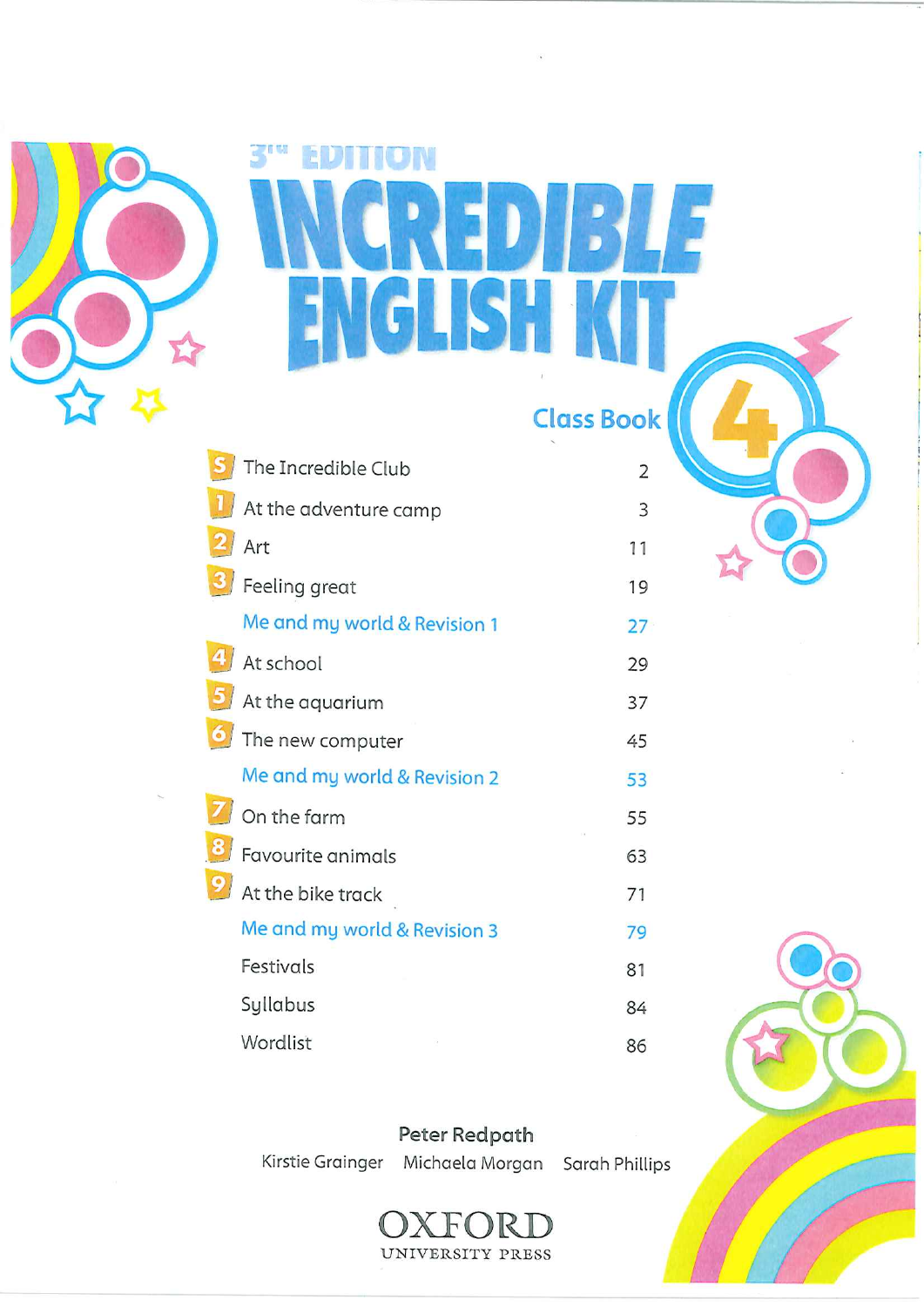# Syllabus

| Unit                    | <b>Structures</b>                                                                                                                                                                                                                                                                                                                                                                                                                                                                         | Vocabulary                                                                                                                                                             | 'Learning through English'                                                                                                                       |                                                                                                                  |
|-------------------------|-------------------------------------------------------------------------------------------------------------------------------------------------------------------------------------------------------------------------------------------------------------------------------------------------------------------------------------------------------------------------------------------------------------------------------------------------------------------------------------------|------------------------------------------------------------------------------------------------------------------------------------------------------------------------|--------------------------------------------------------------------------------------------------------------------------------------------------|------------------------------------------------------------------------------------------------------------------|
|                         |                                                                                                                                                                                                                                                                                                                                                                                                                                                                                           |                                                                                                                                                                        | topic and language                                                                                                                               | <b>Writing</b>                                                                                                   |
| $\mathbf{u}$            | Collocations with go / play<br>go climbing / rollerblading / fishing / rowing /<br>sailing / skateboarding / swimming / water<br>skiing<br>play tennis / football / basketball /<br>hide and seek /<br>Present Simple (want to + verb)<br>I want to (play basketball).<br>I don't want to (go swimming).<br>$Let's + verb$<br>Let's (go sailing).<br>can (for ability)<br>Can you (swim)?<br>Yes, I can. / No, I can't.<br>You can  (for possibility)<br>You can (go swimming) on Monday. | <b>Outdoor activities</b><br>climb, fish, play basketball, play<br>football, play hide and seek,<br>play tennis, rollerblade, row, sail,<br>skateboard, swim, waterski | Geography: The water cycle and<br>the weather<br>Weather<br>sunny, cloudy, windy, raining,<br>snowing, foggy, stormy,<br>(10) degrees, minus (5) | <b>Writing task:</b><br>An email<br><b>Writing tip:</b><br>Adverbs of<br>frequency                               |
| $\mathbf{2}$            | <b>Present Simple (for daily routine)</b><br>She gets up (at six o'clock).<br>I go to bed (at eight o'clock).<br>We have dinner (at seven o'clock)<br>What time do you get up?<br>What time does he get up?<br>Prepositions<br>Where's (Finn)?<br>He's behind (the doctor).<br>behind / next to / in front of / under / on                                                                                                                                                                | Jobs<br>actor, artist, astronaut, dancer,<br>doctor, firefighter, footballer,<br>pilot, pirate, policeman,<br>scientist, teacher                                       | Art: Draw with a grid<br><b>Numbers and dates</b><br>one hundred<br>five hundred and thirty-one<br>one thousand<br>1975<br>2019                  | <b>Writing task:</b><br>An interview<br><b>Writing tip:</b><br>like, love + gerund                               |
| $\overline{\mathbf{3}}$ | should<br>You should (sit down).<br>You shouldn't (eat sweets).<br>Object pronouns<br>Can (you) help me?<br>I can help (you).<br>us / them / him / her / you / me<br>I've got (+illnesses)<br>What's the matter?<br>I've got (a headache).                                                                                                                                                                                                                                                | Health<br>I feel  dizzy / sick.<br>I've got  a cold / a cough /<br>an earache / a headache /<br>a sore throat / a stomach ache /<br>a toothache.                       | Science: Pulse rates<br>Hand and heart<br>blood, fingers, heart,<br>thumb, wrist, pulse                                                          | <b>Writing task:</b><br>A poster<br><b>Writing tip:</b><br>Starting and ending<br>sentences and use<br>of commas |
| 4                       | Past simple (was / wasn't)<br>I was (good at History).<br>She wasn't (good at Maths).<br>Past simple questions and short answers<br>(was / wasn't)<br>Were you (good at History)?<br>Was he (good at Science)?<br>Were they (good at art)?<br>Yes, I was. / No, he wasn't. / No, they weren't.<br><b>Questions with Which</b><br>Which do you prefer, (Maths or Music)?                                                                                                                   | School<br>Art, English, Geography, History,<br>Maths, Music, P.E., Science,<br>Spanish, classroom, poster                                                              | History: Ancient Egypt<br><b>Ancient Egypt</b><br>god, goddess, headdress,<br>mummy, pharaoh, pyramid                                            | <b>Writing task:</b><br>A description<br>Writing tip:<br>Expressing<br>quantities                                |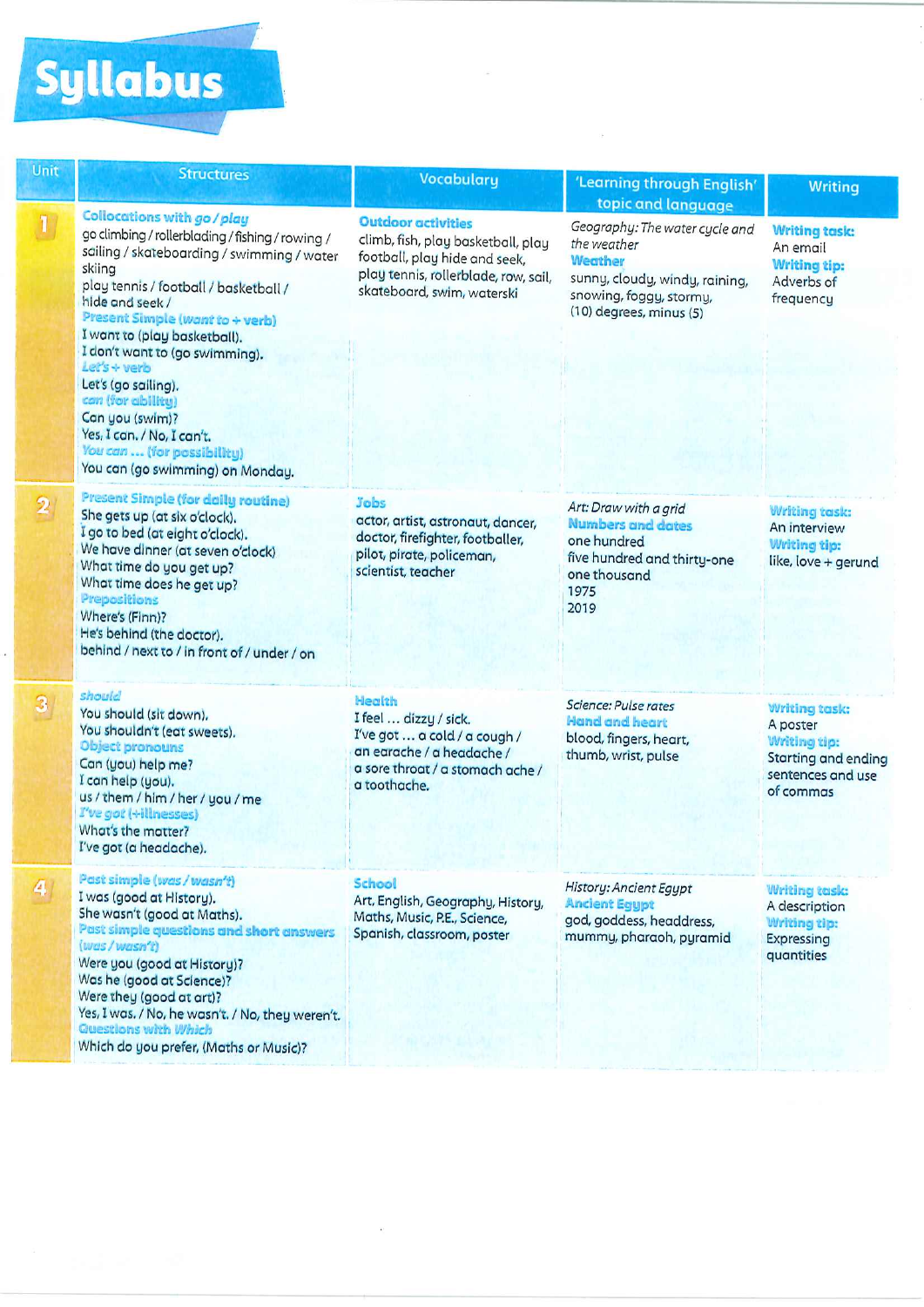| Unit                    | <b>Structures</b>                                                                                                                                                                                                                                                                  | Vocabulary                                                                                                                                 | Learning through English'                                                                                         | <b>Writing</b>                                                                                                                     |
|-------------------------|------------------------------------------------------------------------------------------------------------------------------------------------------------------------------------------------------------------------------------------------------------------------------------|--------------------------------------------------------------------------------------------------------------------------------------------|-------------------------------------------------------------------------------------------------------------------|------------------------------------------------------------------------------------------------------------------------------------|
| 5 <sub>5</sub>          | Past simple (irregular verbs)<br>I saw (an octopus).<br>He didn't see (a shark).<br>Past simple questions and<br>short answers<br>Did you go (to the beach)?<br>Yes, I did.<br>No I didn't.<br>Questions about quantity<br>How many (fish are there)?<br>There are lots of (fish). | Sea life<br>boat, crab, dolphin, fish, jellyfish,<br>octopus, sand, seahorse, shark,<br>shell, starfish, water                             | topic and language<br>Science: Fish<br><b>Aquatic life</b><br>bottom, deep, lake, river, sea,<br>shallow, surface | <b>Writing task:</b><br>A leaflet<br><b>Writing tip:</b><br>Useful language for<br>giving information                              |
| $\ddot{\bullet}$        | Past simple (regular verbs)<br>He wanted (the computer).<br>He didn't want (the phone).<br>What did you do (on Tuesday)?<br>What did they do (at five o'clock)?<br>Present simple<br>Does she need a mouse?<br>Yes, she does. / No, she doesn't                                    | <b>Electrical items</b><br>camera, computer, keyboard,<br>laptop, memory stick, mobile<br>phone, mouse, radio, screen,<br>text message, TV | History: Sending messages<br>Messages<br>flags, horse, mirror, Morse code,<br>pigeon, smoke, drums                | <b>Writing task:</b><br>A blog post<br><b>Writing tip:</b><br>Time phrases                                                         |
| $\overline{\mathbf{Z}}$ | some/any<br>There's some (water).<br>There isn't any (cheese).<br>There are some (tomatoes).<br>There aren't any (beans).<br><b>Present continuous</b><br>What's (she) doing?<br>She's (watering the tomatoes).                                                                    | Farming<br>beans, cauliflower, goat, grass,<br>milk, onions, peppers, potatoes,<br>strawberries, tomatoes, water,<br>weeds                 | Science: How plants grow<br><b>Habitats</b><br>hot, sunny, dry, wet, cold,<br>shady                               | <b>Writing task:</b><br>A magazine article<br><b>Writing tip:</b><br>Speech marks                                                  |
| $\bullet$               | Comparatives<br>(Billy's) faster than (Coco).<br>The elephant is bigger than the hippo.<br><b>Superlatives</b><br>(Billy's) the biggest.<br>The lion is the hungriest.<br>Present simple<br>It's white. It can fly. It's got wings.                                                | <b>Animals</b><br>elephant, frog, hippo, polar bear,<br>kangaroo, panda, tortoise, camel,<br>swan, mouse, bee, spider                      | Science: Bees<br><b>Bees</b><br>beehive, comb, honey, queen,<br>worker, drone                                     | <b>Writing task:</b><br>Quiz questions<br><b>Writing tip:</b><br>Question words and<br>question phrases                            |
| 9                       | must / mustn't<br>You must (wear a helmet).<br>You mustn't (cross the road).<br>Can (for permission)<br>Can I (go and play)?<br>Can I (have a biscuit)?<br><b>Directions</b><br>Go left / right at (the stop sign).<br>Stop at the (traffic lights).                               | Road safety<br>bike, car, gloves, go left, go right,<br>helmet, road, sign, stop, traffic<br>lights, zebra crossing                        | Maths: Speed<br>Large numbers<br>one thousand<br>three thousand, seven hundred<br>twenty-five thousand            | <b>Writing task:</b><br>An information sign<br><b>Writing tip:</b><br>An overview<br>of the most<br>common types of<br>punctuation |

 $\tilde{t}$ 

# Sullabus 85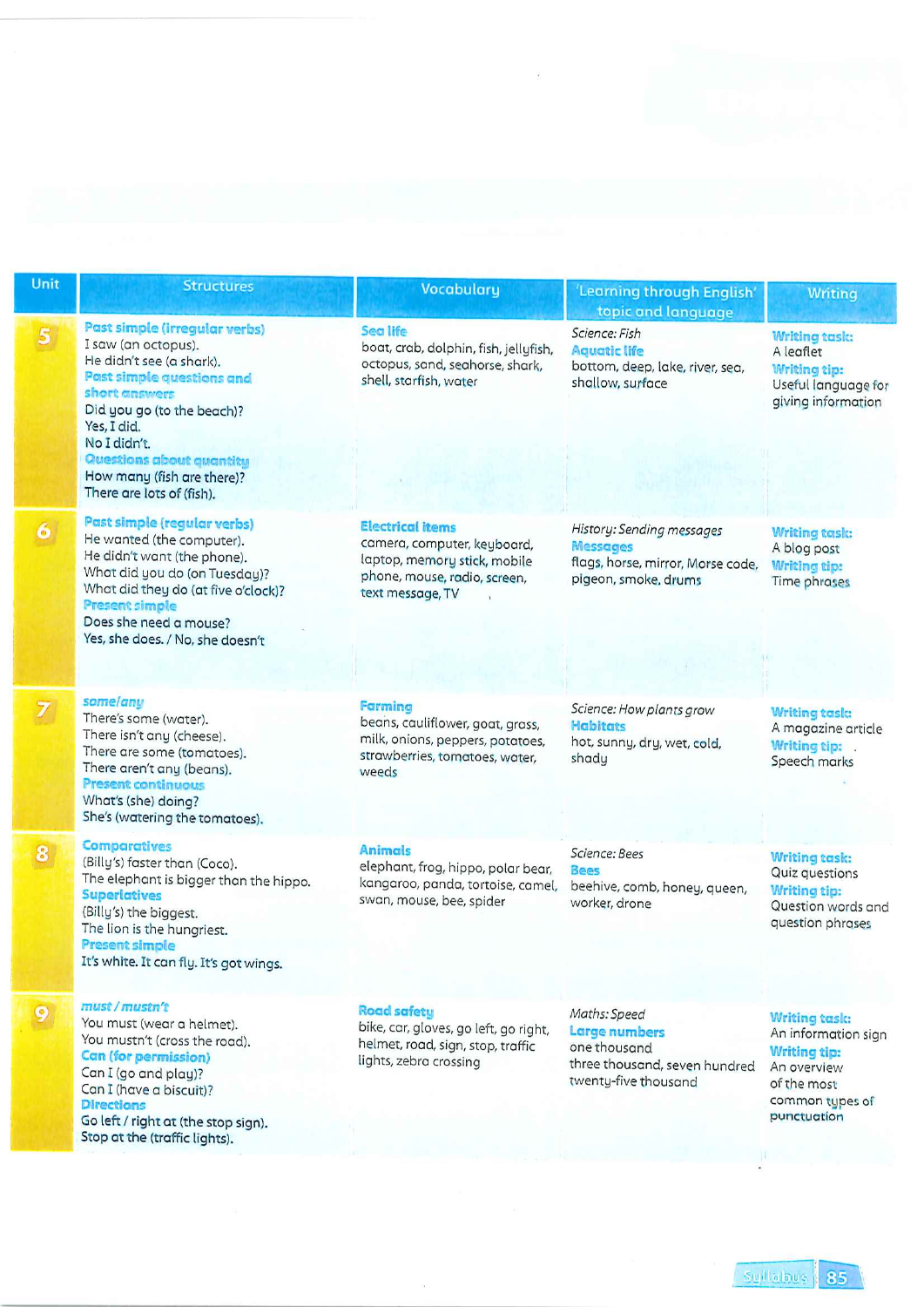# **Incredible English 4 1st Trimester Objectives Official Exam preparation: 1st year for Trinity GESE 4 (2 years total)**

You must finish units 1, 2, and 3.

You are also expected to do some Christmas activities in class.

As with all classes there is a lot of information, skip anything that isn't necessary, as long as the students are preparing for Trinity GESE 4 & their trimester exams.

Trinity things to work on throughout the trimester (some covered in detail in the mini starter unit):

- General greetings: Hello, Goodbye, Ages, Birthdays, asking for names
- Dates and the weather, including temperature
- Days of the week, months of the year, and ordinal numbers up to  $31<sup>st</sup>$
- Work on comparatives and superlatives as warm up activities every day before class
- Work on using 'going to' future tense to talk about plans

You will want to practice these specific things from each unit, students need to practice all areas of language: reading, writing, understanding (listening), and speaking.

|        | Vocabulary                             | Grammar                                                   | Trinity specific things                                       |
|--------|----------------------------------------|-----------------------------------------------------------|---------------------------------------------------------------|
|        | <b>Outdoor Activities</b><br>On page 3 | Let's + activity<br>On page 4-5                           | Focus on discussion, questions,<br>statements about hobbies & |
| Unit 1 | <b>Sport locations</b><br>On page 7    | Want to/Don't want to<br>On page 6                        | sports<br>Review weather vocabulary                           |
|        |                                        | You can (play football) – for<br>possibility<br>On page 7 |                                                               |
|        |                                        |                                                           |                                                               |

#### *Extra notes from Unit 1:*

Students have already studied can/can't, but it might be a good idea to revise this at the start of the unit. While the CLIL content (Geography), for example on page 8-9 is not something that you will have time to focus on, the weather vocabulary and the temperatures on page 9 are good to revise.

**The writing tasks are useful in this unit, there are some awesome activities on Activity book page 9 to use adverbs of frequency.**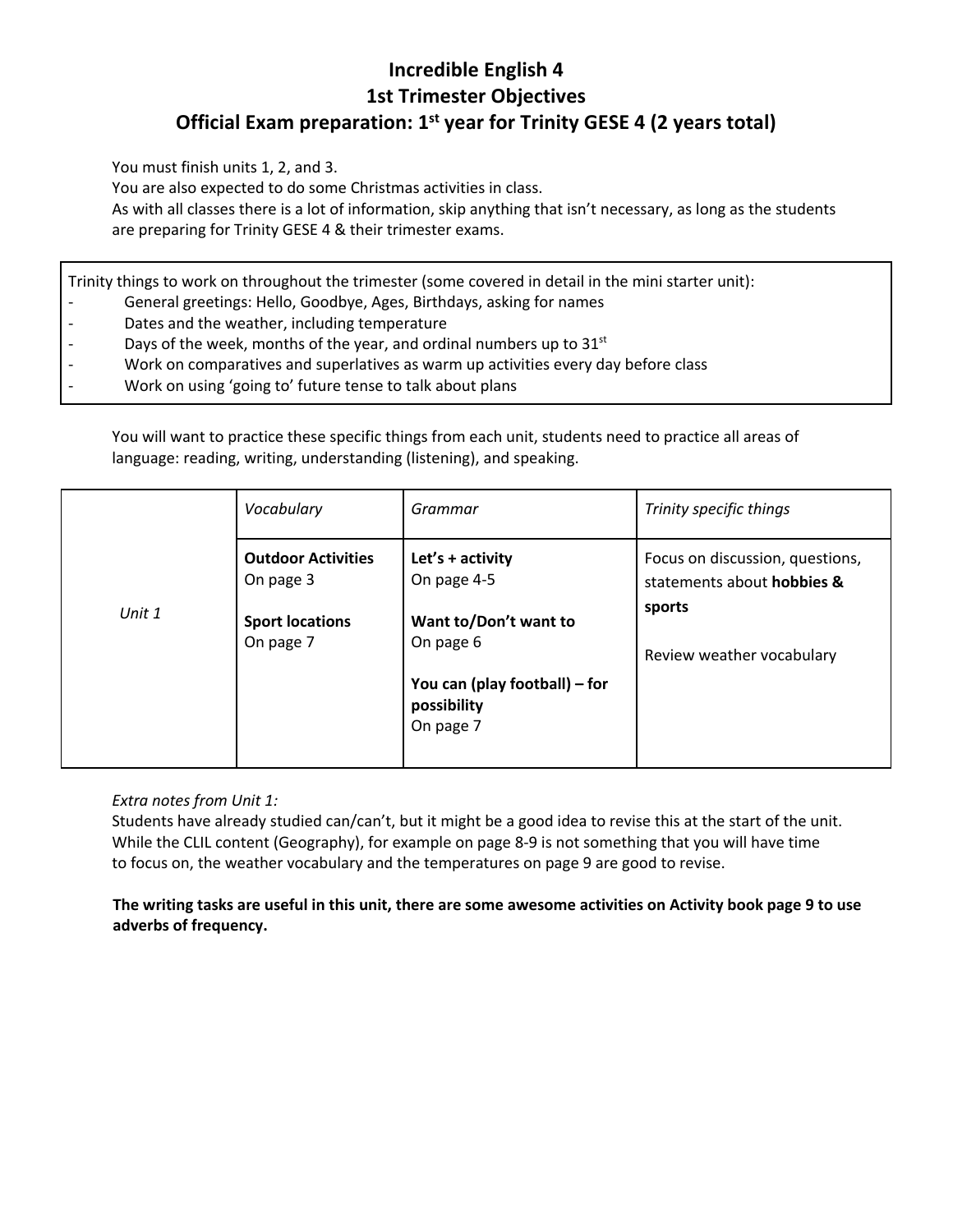|        | Vocabulary         | Grammar                                                                                              | Trinity specific things                                           |
|--------|--------------------|------------------------------------------------------------------------------------------------------|-------------------------------------------------------------------|
| Unit 2 | Jobs<br>On page 11 | <b>Present simple (daily routine)</b><br>On page 14<br><b>Prepositions of location</b><br>On page 11 | Focus on discussion, questions,<br>statements about school & work |

#### *Extra notes from Unit 2:*

Student's will have studied time in the previous course, however it is difficult and will probably need a quick revision at the beginning of the unit. Students should know o'clock, half past and quarter past/to on an analog clock, so where possible try to teach the students the increments of 5 on the clock, ie 5 past, 10 past, 5 to, 10 to, etc.

Dates are important, and years especially can be tricky. Have them practice saying the years (and their year of birth) on pages 16 and 17, however doing the art activity (CLIL) is not recommended. Make sure they know the difference between one thousand eight hundred and fifty when giving numbers, and eighteen fifty, when giving years.

#### **The writing in this unit is also very helpful, there is a good activity on Activity book page 19 that works with like/love and gerund that are wonderful Trinity GESE 4 practice.**

|        | Vocabulary                                                                      | Grammar                                                                                    | Trinity specific things                                                                                                                                                                                                                                                           |
|--------|---------------------------------------------------------------------------------|--------------------------------------------------------------------------------------------|-----------------------------------------------------------------------------------------------------------------------------------------------------------------------------------------------------------------------------------------------------------------------------------|
| Unit 3 | <b>Health problems</b><br>On page 19<br><b>Healthy lifestyles</b><br>On page 23 | Should/Shouldn't<br>(recommendations)<br>On page 22<br>I've got (+illnesses)<br>On page 22 | Focus on discussion, questions,<br>statements about food<br>(and general healthy and<br>unhealthy habits)<br>You can work with should and<br>shouldn't and asking answering<br>questions:<br>How much fruit should you eat in a<br>day/week?<br>How often should you do exercise? |

#### *Extra notes from Unit 3:*

Students should be revising body parts in this unit, and should know all the basics, as well as shoulder, knee, elbow etc.

As in the other units, you can skip the science activities (pulse rates) on pages 24 and 25 but it would be good to practice extra body parts as mentioned above.

The writing tasks in this unit focus on punctuation, for example, capital letters, commas, etc. They might be useful if you have time but are not particularly good for Trinity practice.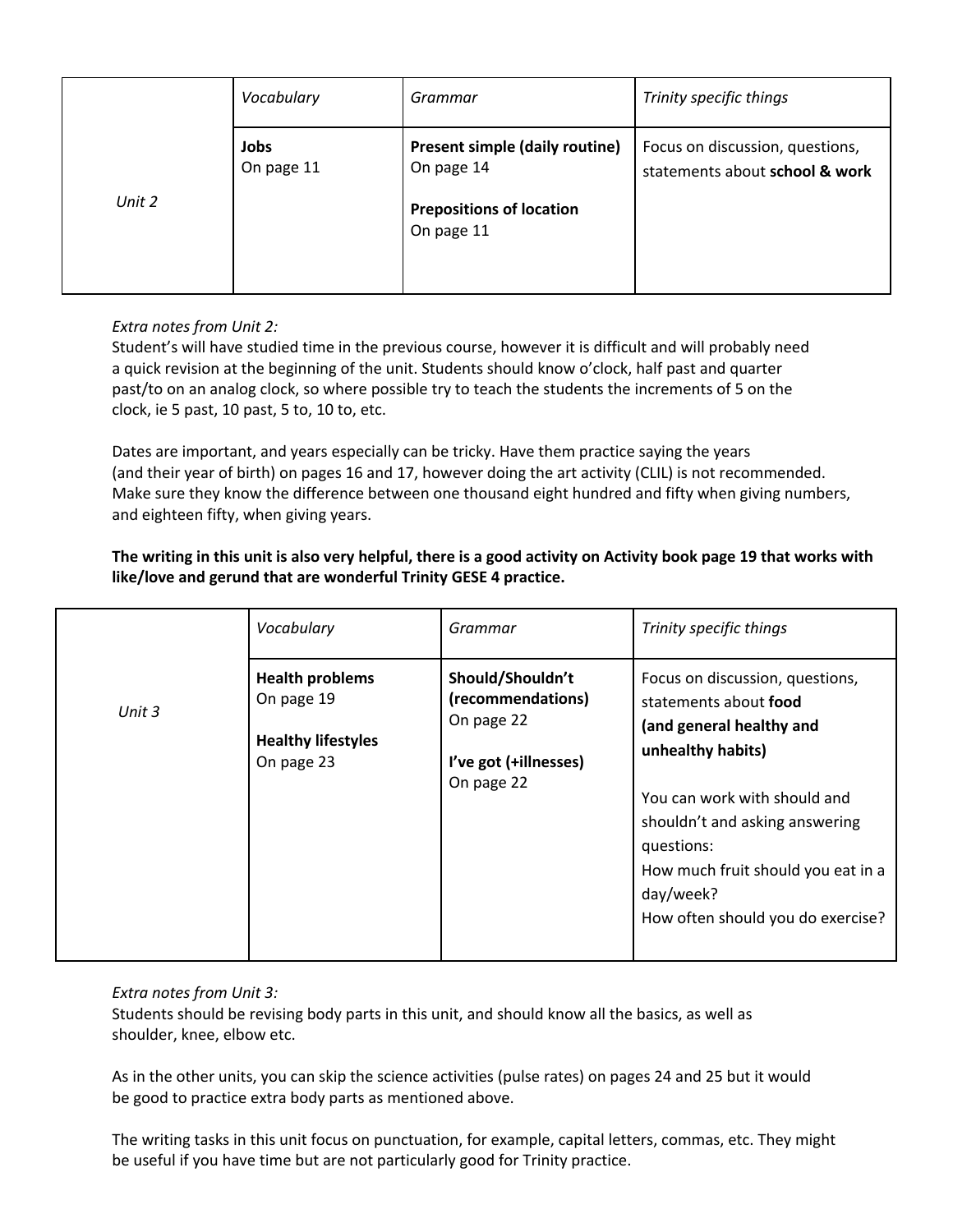# **Incredible English 4**

### **2nd Trimester Objectives**

# **Official Exam preparation: 1<sup>st</sup> year for Trinity GESE 4 (2 years total)**

You must finish units 4, 5 and 6.

*If time allows, you can do some Easter activities in class.* 

As with all classes there is a lot of information, skip anything that isn't necessary, as long as the students are preparing for Trinity GESE 4 & their trimester exams.

Trinity things to work on throughout the trimester:

- Question formation using question words
- Start challenging students to use the linking word 'but' on a regular basis
- Focus on discussion, questions, statements about **shopping** (throughout the entire trimester)

You will want to practice these specific things from each unit, students need to practice all areas of language: reading, writing, understanding (listening), and speaking.

|        | Vocabulary                                                               | Grammar                                                                                                                                                                               | Trinity specific things                                                                                 |
|--------|--------------------------------------------------------------------------|---------------------------------------------------------------------------------------------------------------------------------------------------------------------------------------|---------------------------------------------------------------------------------------------------------|
| Unit 4 | <b>School subjects</b><br>page 29<br><b>Classroom objects</b><br>page 33 | Simple past of 'to be' and<br>'to be good at'<br>page 32<br>Simple past questions and<br>answers using was/were.<br>page 39 (activity book)<br><b>Questions with which</b><br>page 29 | Focus on like +<br>gerund/infinitive and<br>discussion, questions,<br>statements about school &<br>work |

*Extra notes from Unit 4:*

Pay attention to the question on class book page 29 at bottom of page: Which do you prefer, maths or music? Have students practice this using other activities, such as sports, as well as school subjects.

Practicing how to describe a photo is important for later Cambridge exams, so if time allows, practice using page 33 of the class book as a guide using other pictures you can find.

| Vocabulary | Grammar | Trinity specific things |
|------------|---------|-------------------------|
|            |         |                         |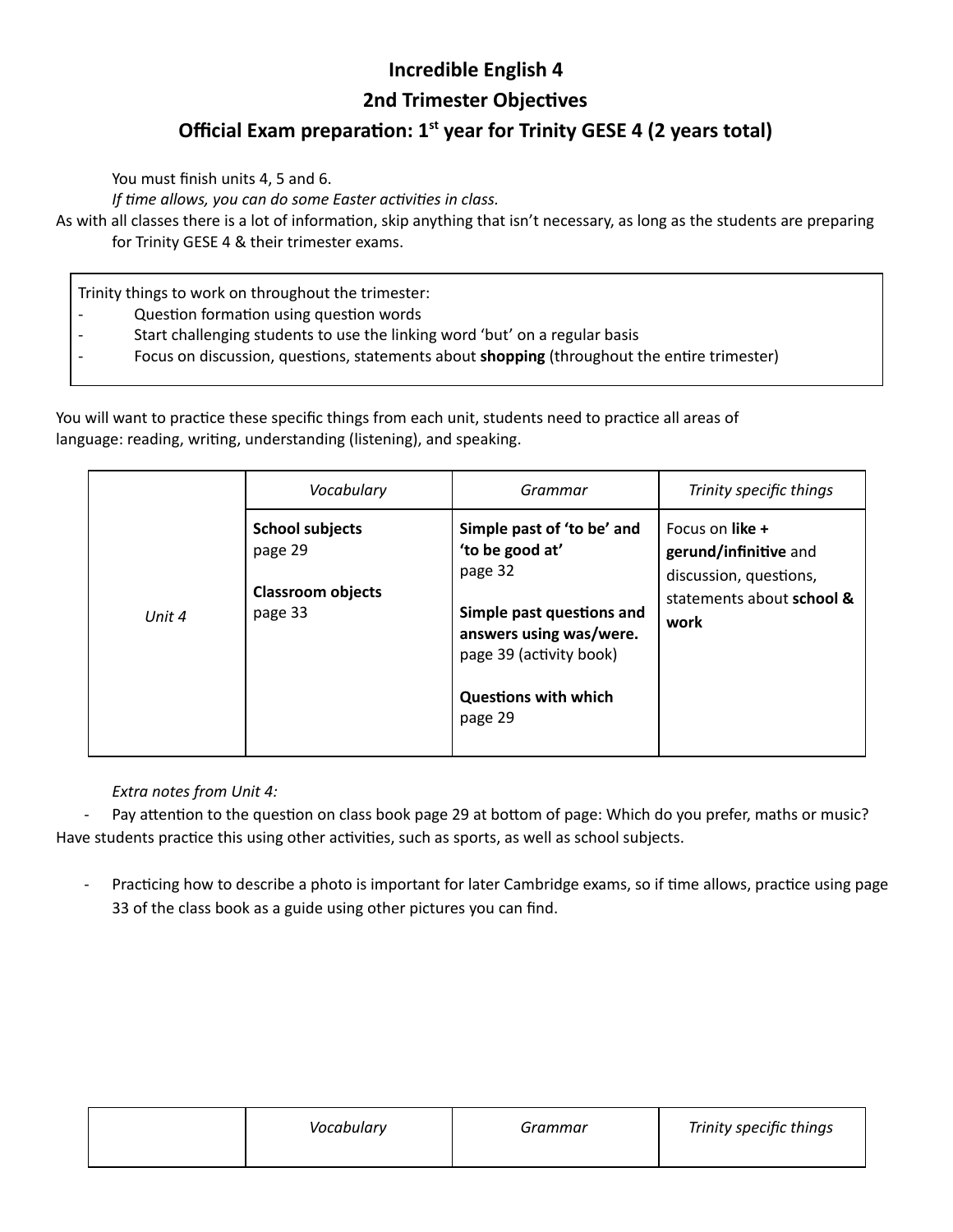| Unit 5 | Life in the ocean<br>page 37 | Simple past of irregular<br>verbs, negative and<br>positive<br>page 40     | Focus on adverbs of<br>manner & frequency<br>(not super related to what<br>you are studying but start |
|--------|------------------------------|----------------------------------------------------------------------------|-------------------------------------------------------------------------------------------------------|
|        |                              | Past simple questions and<br>Yes/No answers.<br>page 49-50 (activity book) | trying to practice these<br>things throughout this<br>unit)                                           |

*Extra notes from Unit 5:*

- Students should already know most Wh- question words, but it would be great practice again in this unit.
- Class book page 41 has a good example of reading for comprehension using some Wh- question words if you have time to practice this!
- There are many irregular past simple in English. Students at this level don't have to know all, but they should know at least 15 common verbs in the simple past.
- Include some irregular daily routine verbs, such as get up, eat breakfast, go to school, etc. Here you can practice with adverbs of frequency as well – 'I often get up at 8 o'clock but yesterday I got up at half past seven.'

|        | Vocabulary                                                         | Grammar                                                                                                                                               | Trinity specific things                                                           |
|--------|--------------------------------------------------------------------|-------------------------------------------------------------------------------------------------------------------------------------------------------|-----------------------------------------------------------------------------------|
| Unit 6 | <b>Technology</b><br>page 45<br>Leisure time activities<br>page 49 | Past simple of regular<br>verbs - positive and<br>negative.<br>page 48<br>Past simple of regular<br>verbs with 'What?'<br>pages 59-61 (activity book) | Focus on discussion,<br>questions,<br>statements weekend &<br>seasonal activities |

*Extra notes from Unit 6:*

- By the end of the unit, students should be able to describe their weekend or the previous day in a simple manner and in the past tense. They should know basic daily routines in the past, and especially the verb 'went'.
- Remember to contrast talking about these things in the past while also talking about these things in the present.
- Activity book page 60 is a great page to practice creating questions and asking/answering them and page 62 has some great exercises that are supposed to be writing exercises but could easily be turned into speaking activities and games!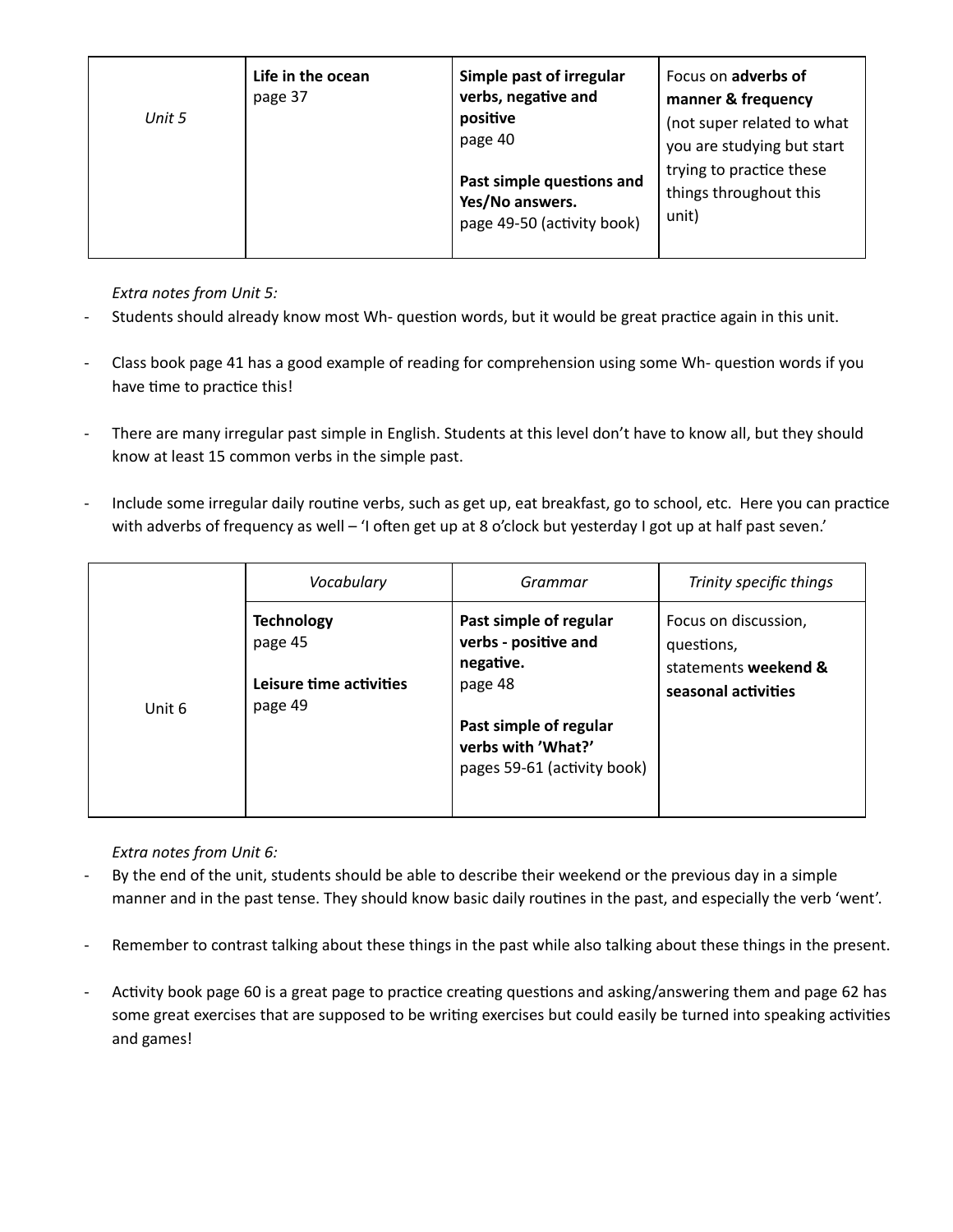# **Incredible English 4**

# **3rd Trimester Objectives**

# **Official Exam preparation: 1<sup>st</sup> year for Trinity GESE 4 (2 years total)**

You must finish units 7 and 8. *If me allows, pracce grammar (must/mustn't) from Unit 9.* As with all classes there is a lot of information, skip anything that isn't necessary, as long as the students are preparing for Trinity GESE 4 & their trimester exams.

Trinity things to work on throughout the trimester:

- Question formation using question words
- Keep using 'but' as well as other linking words in games and activities and, too, but, also
- Keep using adverbs of manner and frequency

You will want to practice these specific things from each unit, students need to practice all areas of language: reading, writing, understanding (listening), and speaking.

|        | Vocabulary                                                       | Grammar                                                                                                                    | Trinity specific things                                                                                                                                                     |
|--------|------------------------------------------------------------------|----------------------------------------------------------------------------------------------------------------------------|-----------------------------------------------------------------------------------------------------------------------------------------------------------------------------|
| Unit 7 | Life on the farm<br>page 55<br>Life on a Spanish farm<br>page 59 | <b>Quantifiers - some, any</b><br>(positive and negative)<br>page 58<br><b>Present continuous -</b><br>revision<br>page 55 | Focus on <b>adverbs of</b><br>manner &<br>frequency (not super<br>related to what you are<br>studying but start trying<br>to practice these things<br>throughout this unit) |

*Extra notes for Unit 7:*

- You will need to make sure that students know more than just **some** and **any**, and teach them **many (countables)**, **much (uncountables)** and **none** as well.
- You should use the pictures from the books to revise the present continuous.
- You can skip the writing tip, activity book page 75 for now. It would be better to continue focusing on Trinity questions and speaking activities than to teach speech marks.
- To add in adverbs of frequency you can challenge students to make sentences, for example, 'I always eat some toast in the morning but I never eat tomatoes on my toast.' 'I never eat any vegetables because I don't like vegetables.' This way you are reviewing: countable/uncountable, adverbs of frequency, and more food vocabulary.

| Trinity specific things<br>rammar.<br>Vocabulary |  |  |  |  |
|--------------------------------------------------|--|--|--|--|
|--------------------------------------------------|--|--|--|--|